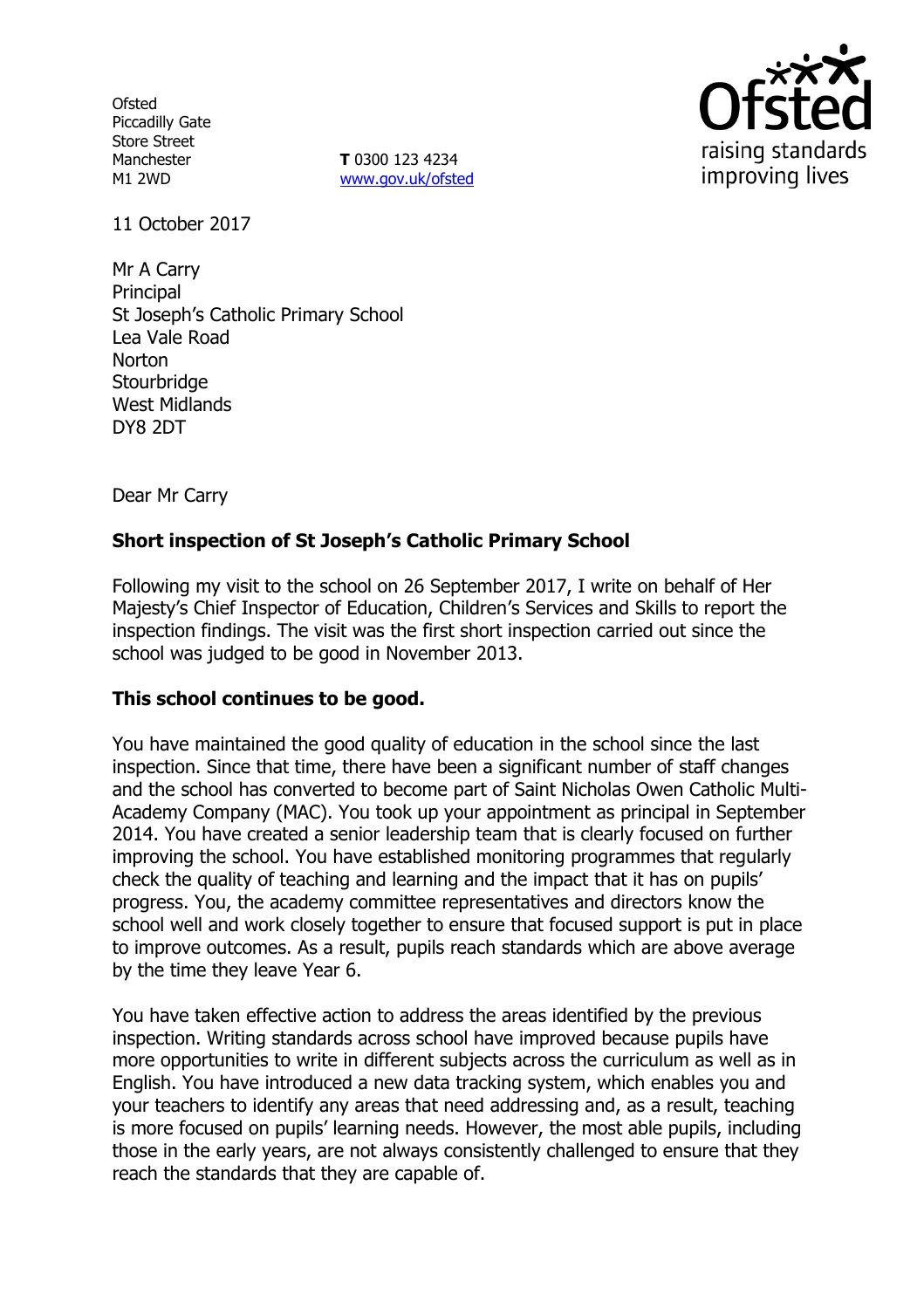

Performance management is integral for all staff now and, as a result, a clearer understanding of roles and accountabilities is evident. This more rigorous process is holding all staff to account and standards are rising.

You have created a school that pupils, parents and staff are pleased to be part of and this is evident from their responses to the questionnaires. Pupils are kind to one another and support each other with their learning. Older pupils look after the younger pupils at breaktimes and are proud to be able to take on these roles and responsibilities. Staff also feel proud to be part of the school community. New staff are welcomed and feel supported and are guided through their induction process.

# **Safeguarding is effective.**

All relevant checks on staff, visitors and volunteers are carried out rigorously. Training is up to date and record-keeping is accurate.

You have created a culture in which safeguarding is at the heart of the school. Staff take their responsibilities very seriously and are aware of what to do if they have any concerns. The school has well-developed safeguarding processes and procedures which meet the statutory requirements, although a clearer overview of all documentation would enable you to report to the academy committee representatives more effectively. Safeguarding training is part of the induction programme for all staff, and any updates are shared with staff immediately.

Pupils' attendance is tracked carefully and any absence is followed up immediately. As a result, attendance is good. Pupils said, and their parents agreed, that they enjoy coming to school because they feel safe and staff care for them. Pupils said that bullying is rare and 'if it does happen, bullies are dealt with quickly by the staff so that it doesn't happen again.' Pupils spoken to have a good awareness of how to keep themselves safe in and outside of school. You have developed good relationships with outside agencies, which enable pupils to feel supported and to make good progress.

# **Inspection findings**

- The school has faced a number of challenges over the last few years, which have led to a high turnover of staff. However, under your leadership, along with the support of the academy committee and directors, the school is moving forward positively.
- Academy committee representatives and directors are committed to ensuring the best possible outcomes for pupils. They understand the strengths of the school and work closely with you and the school improvement partner to develop clear action plans to address the areas that need further improvement. You are already implementing the actions and the results are clearly evident.
- Being part of a family of schools has enabled you and your staff team to access training and expertise, and to share best practice. The result of this is that staff are now more confident at using assessment to inform planning and to feed into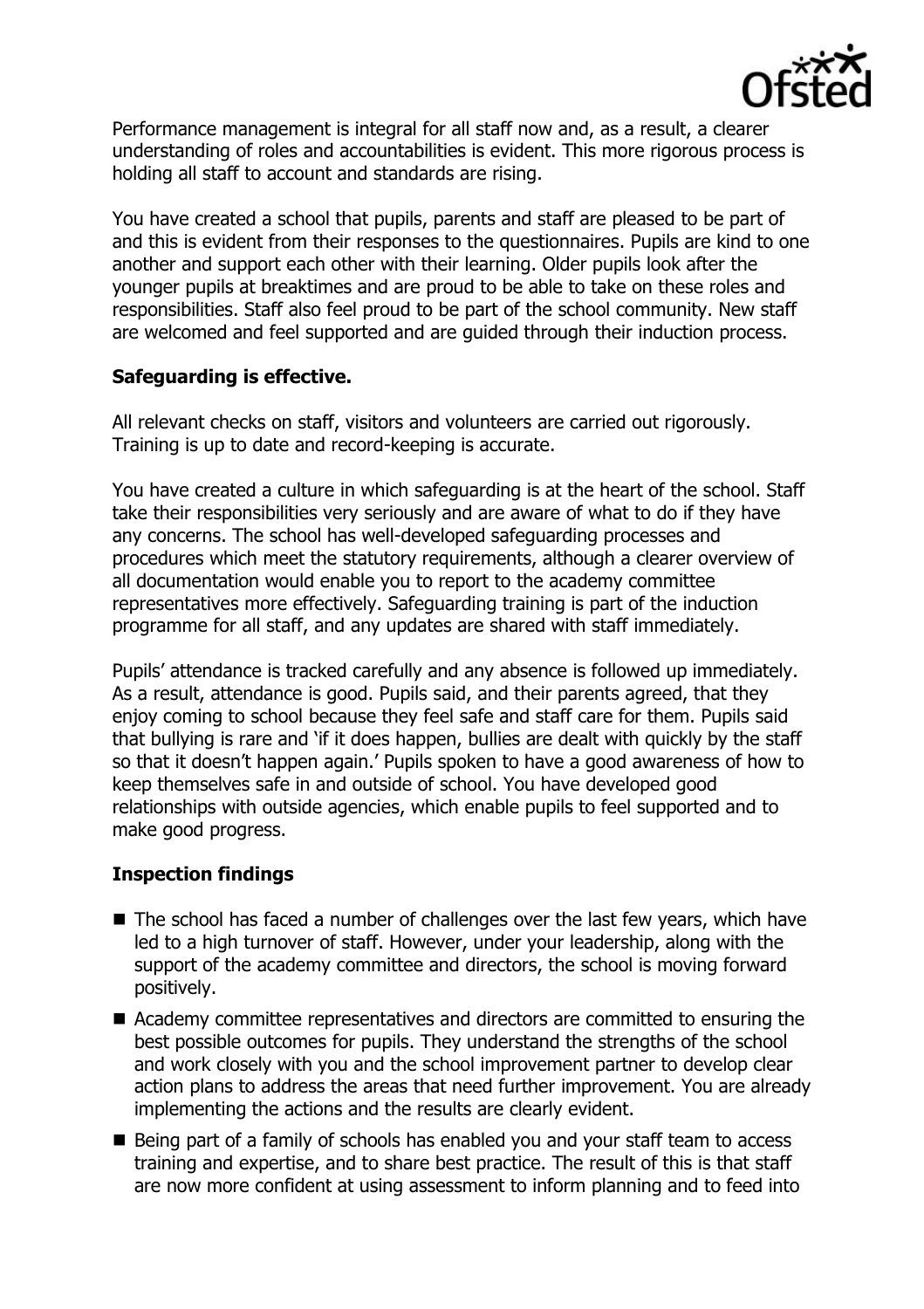

the next steps in pupils' learning.

- **Progress during lessons and in books demonstrates that teachers have high** expectations of the majority of pupils. However, in some classes, less skilful questioning is evident, which does not enable the most able pupils to reach their potential. This lack of challenge for the most able pupils was also evident in the responses to the pupil and parent questionnaires. You have recognised that this is an area that needs further work and it is a focus in your school development plan.
- You and your leadership team identified writing to be an area that needed further improvement. As a result of staff training and the implementation of a new phonics scheme, writing progress and attainment have improved across the school. During the inspection, it became clear that a wide range of writing opportunities is available across the curriculum. Pupils' progress in books was evident and teachers ensure that pupils know how to improve their work.
- **Phonics is taught consistently well across school. Staff have received good-quality** training to deliver the phonics scheme, and this is now impacting positively in Reception and across key stage 1.
- **Pupils conduct themselves well in lessons and around the school. They take pride** in their work and are keen to improve. Pupils welcome their peers who have additional needs and help them to succeed in school. Most pupils said that behaviour is good.
- The majority of children join Reception with skills and knowledge which are typical for their age or above. You and your staff team provide good routines and high expectations, and children follow these cheerfully. However, further work is needed to accelerate the progress of the most able children in the Reception year. Staff knowledge and expertise do not enable them to sufficiently challenge the most able. You have recognised this as a weakness and you are already putting in the support needed to address this issue.
- Pupils' attendance reflects their enjoyment of school and is above the national average. Pupils said that they 'love' coming to school. All parents who responded to the Ofsted online questionnaire said that their child is happy in school. For pupils whose attendance falls below national average, leaders take effective action to address this.

# **Next steps for the school**

Leaders and those responsible for governance should ensure that:

■ Teaching across the school, including in the early years, challenges the most able pupils to enable them to achieve the standards of which they are capable.

I am copying this letter to the chair of the academy committee, the chair of the board of directors, the director of education for the Archdiocese of Birmingham, the regional schools commissioner and the director of children's services for Dudley. This letter will be published on the Ofsted website.